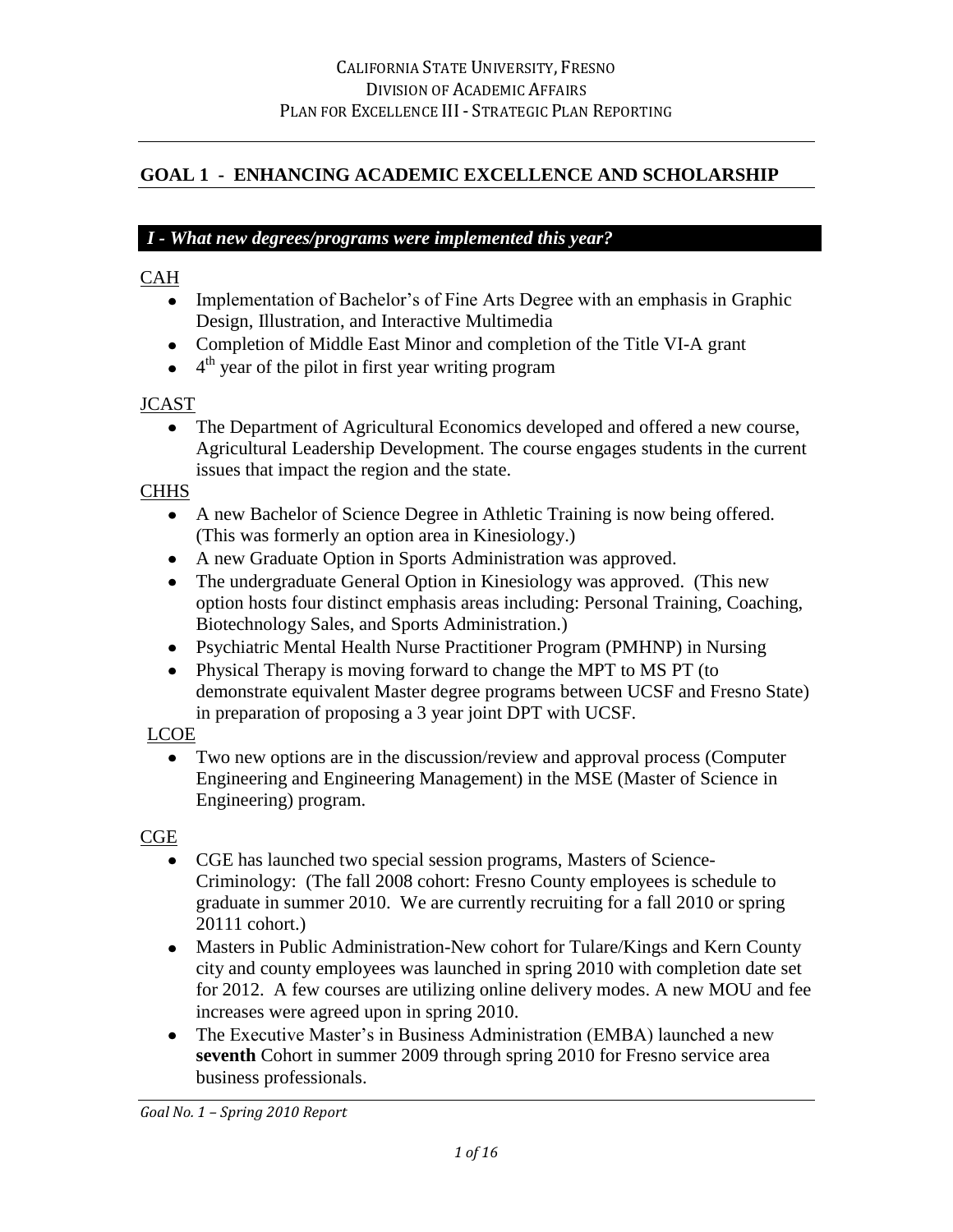- New Certificate of Advanced Study: Psychiatric Mental Health Nurse Practitioner was approved in spring 2009 with first cohort of students beginning classes in fall 2009.
- Offered Winter Intersession with over 600 enrollments. The 8 graduate level courses offered were from the Counseling and Special Education Department in KSOEHD.

## COSS

- The new B.A. degree in Latin American Studies was approved by the Undergraduate Curriculum Subcommittee.
- Certificate in Advance Studies (Teaching American History) was approved by the Graduate Committee.

*II - What new initiatives focusing on student learning were launched?*

## CSALT

## **Summary of Most Notable CSALT Achievements:**

- 1. **Faculty Participation**: Since being established in October 2009, over the last 5 months, approximately 450 faculty (40%) have participated in some way with CSALT. Faculty engagement spans all levels, including tenured, probationary, fulltime and part-time lecturers, graduate students, and teaching assistants.
- 2. **Comprehensive Set of New Initiatives:** CSALT spearheaded 8 (7 new) initiatives designed to assist faculty in improving student learning.
- 3. **Agent of Change for Student Learning:** All CSALT initiatives are focused on student learning, and all incorporate research and systematic evaluation and assessment.
- 4. **External Funding:** CSALT succeeded in obtaining small funds from the Chancellor"s Office (i.e., FLC) and secured one-time stimulus funds to support faculty in improving student learning.

# **CSALT Initiatives**

- (1) Improving Student Writing Initiative (ISWI)
	- 162 initially faculty registered to attend workshops on WAC (Writing Across the Curriculum) and ETS" online computer-based writing program called, Criterion. A total of **142 faculty in 209 courses with a total enrollment of 6,882 students**.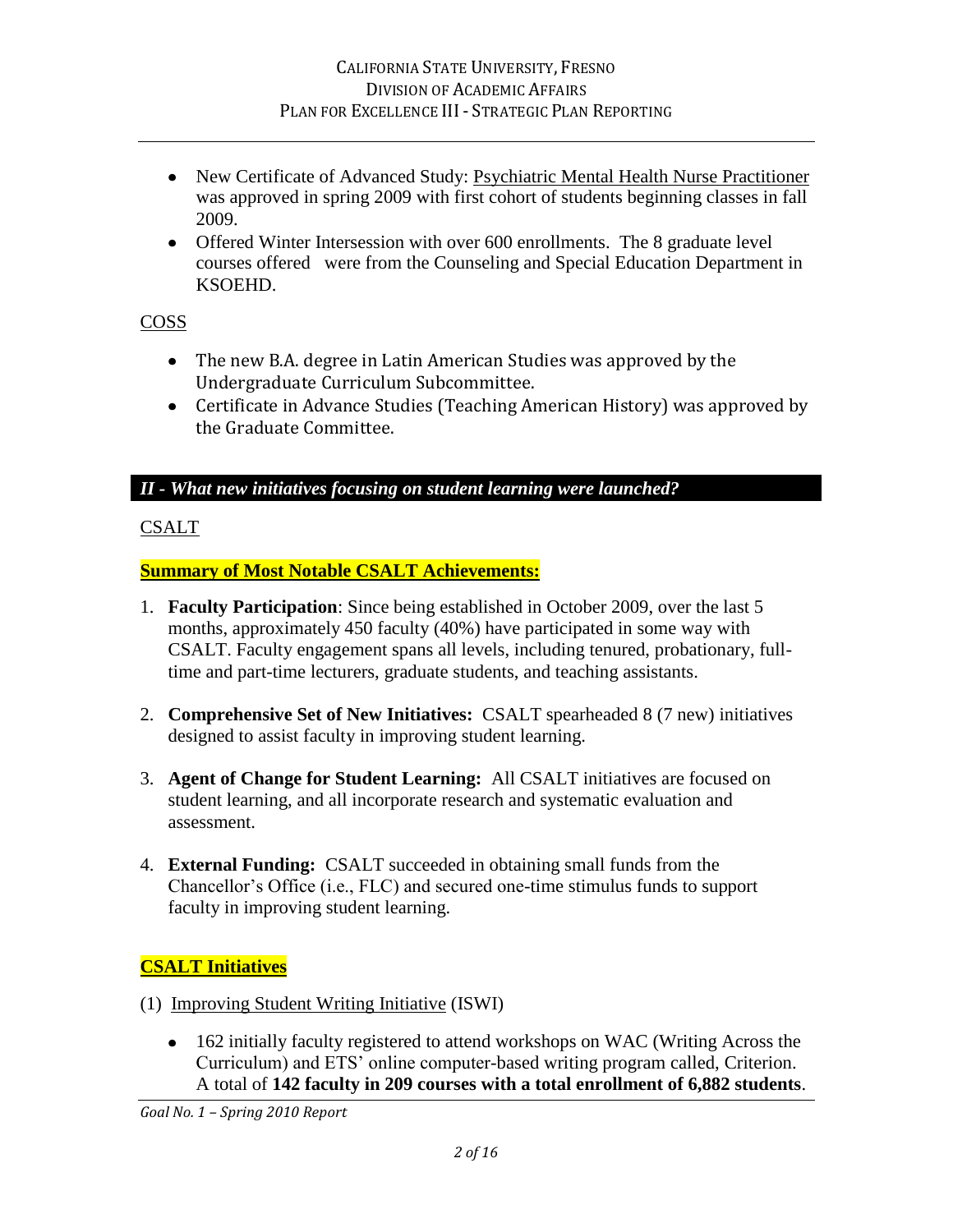- Initial reports show promise with faculty reporting that students are more likely to resubmit and rework papers after receiving feedback from Criterion (**18,000 paper/revisions** submitted thus far).
- Additional and multiple assessments of student learning (e.g., CLA test data, UDWE data, independent faculty scoring of pre- and post paper data), as well as other faculty and student survey data will be collected and analyzed.
- (2) Enhancing Student Information Literacy Initiative (ESILI)
	- **7 departments** (Business Law; Civil and Geomatics Engineering; Information Systems & Decision Sciences; Nursing; Public Health; Theatre Arts; Women"s Studies) volunteer to receive training from the Chancellor"s Office and 5 campus library faculty to infuse information literacy assignments into both a portal and capstone course within their curriculum of the major.
	- Participating departments will implement, disseminate and document these assignments and student outcomes at the conclusion of the project.
- (3) Active Student Learning Initiative (ASLI)
	- In Spring 2010, 13 faculty presented specific active learning teaching techniques to 82 faculty who registered for the mini-conference will implement one technique this semester.
	- ASLI Faculty Assessment Team will collect and analyze student learning and faculty data.
- (4) Two Technology-based Faculty Learning Communities (one funded by the Chancellor"s Office Institute for Teaching and Learning Grant)
	- Facilitating Student Group Learning  $2.0 = 11$  faculty participants
	- Creating Hybrid Courses and Using MERLOT = 12 faculty participants
	- Both FLC teams will collect and assess their progress and student learning outcomes.
- (5) Partners in Excellence (PIE) Peer Support of Teaching Program
	- 30 faculty paired into 15 dyad teams participated in this program of in-depth discussion, peer observation and support of teaching since Fall 2009.
	- Each team will provide assessment of their progress and student learning outcomes.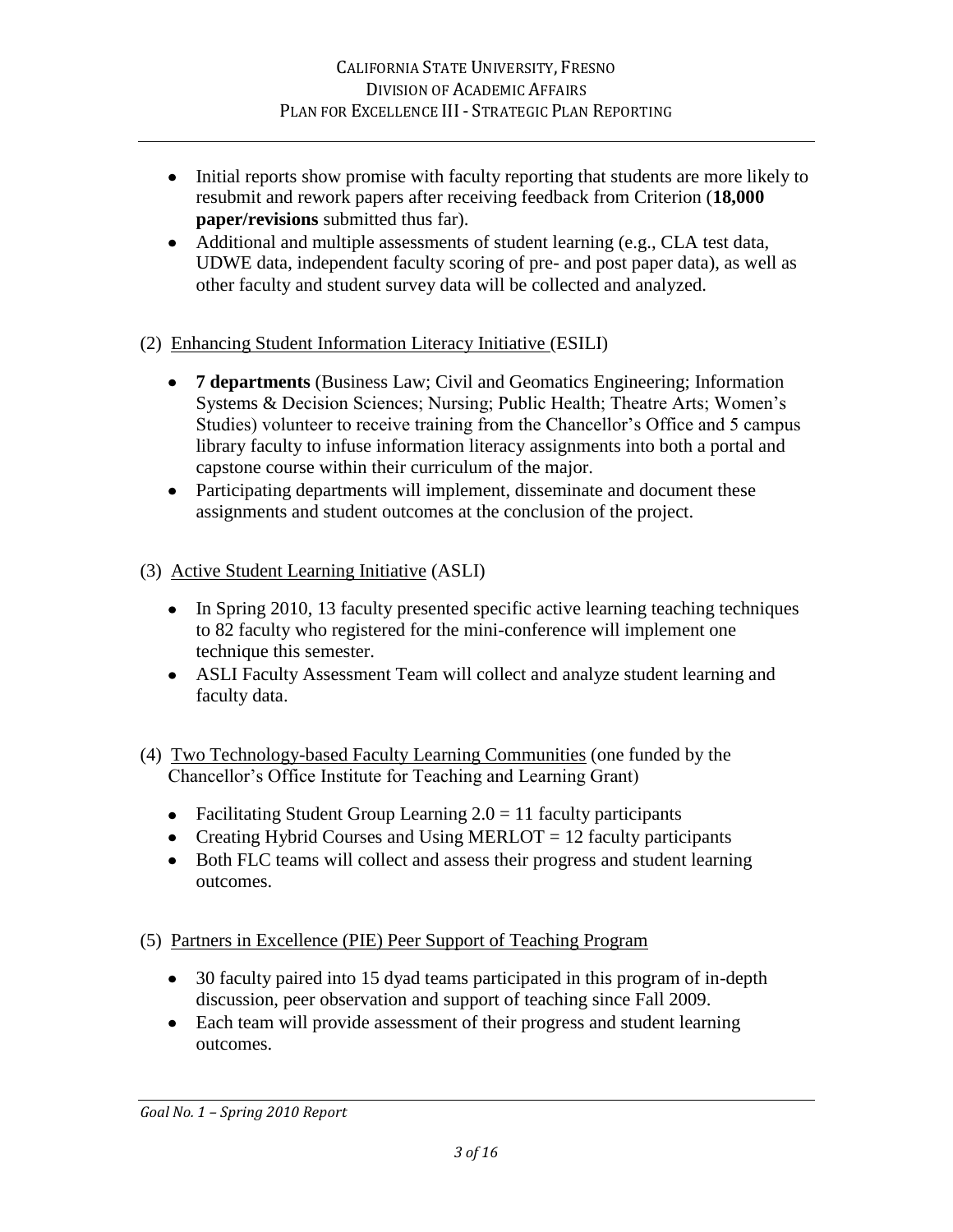### (6) CSALT Brown Bag Series

Organized and hosted 10 brown bags (3 in collaboration with Service Learning).

## (7) 1<sup>st</sup> Faculty Technology Showcase Co-sponsored with Digital Campus

• 82 faculty attended the day-long conference showcasing faculty using technology for teaching.

#### (8) Initiated Scholarship of Teaching and Learning (SoTL) Scholars program

• Solicited interest among faculty to join the SoTL Scholars group which will be expanded next year.

#### RICHTER CENTER

Service-learning is a research proven approach to increasing student learning and development through a combination of in and out of the classroom activities. Eight faculty members attended a semester long "Faculty Service-Learning Seminar" during fall 2009. With funding from the Chancellor's Office, these individuals all received a \$500 mini-grant recognizing their involvement in multisession faculty development seminar. Between them, these faculty have proposed including service-learning in 8 different classes.

#### CAH

- Design & Build project bringing together students from Design and Construction Management to build green emergency shelters for the homeless.
- Veterans Oral History project engaging students in collection and transcription of oral histories of Central Valley veterans
- Assessment project connecting the Writing Center with large GE courses

**CSB** 

- Established a writing lab for students desiring help in BA 105W (our upper division writing class)
- In fall, students in BA105W took a writing diagnostic and received feedback in areas needing attention; in spring, we are using Criterion for writing assignments in this class.
- The accounting department chair is creating a 1 unit accounting course to address the major issue of poor student performance in upper division accounting courses. The course is designed to provide students a learning "bridge" from the introductory accounting course (Acct 4A) to the first intermediate accounting course (Acct 120A).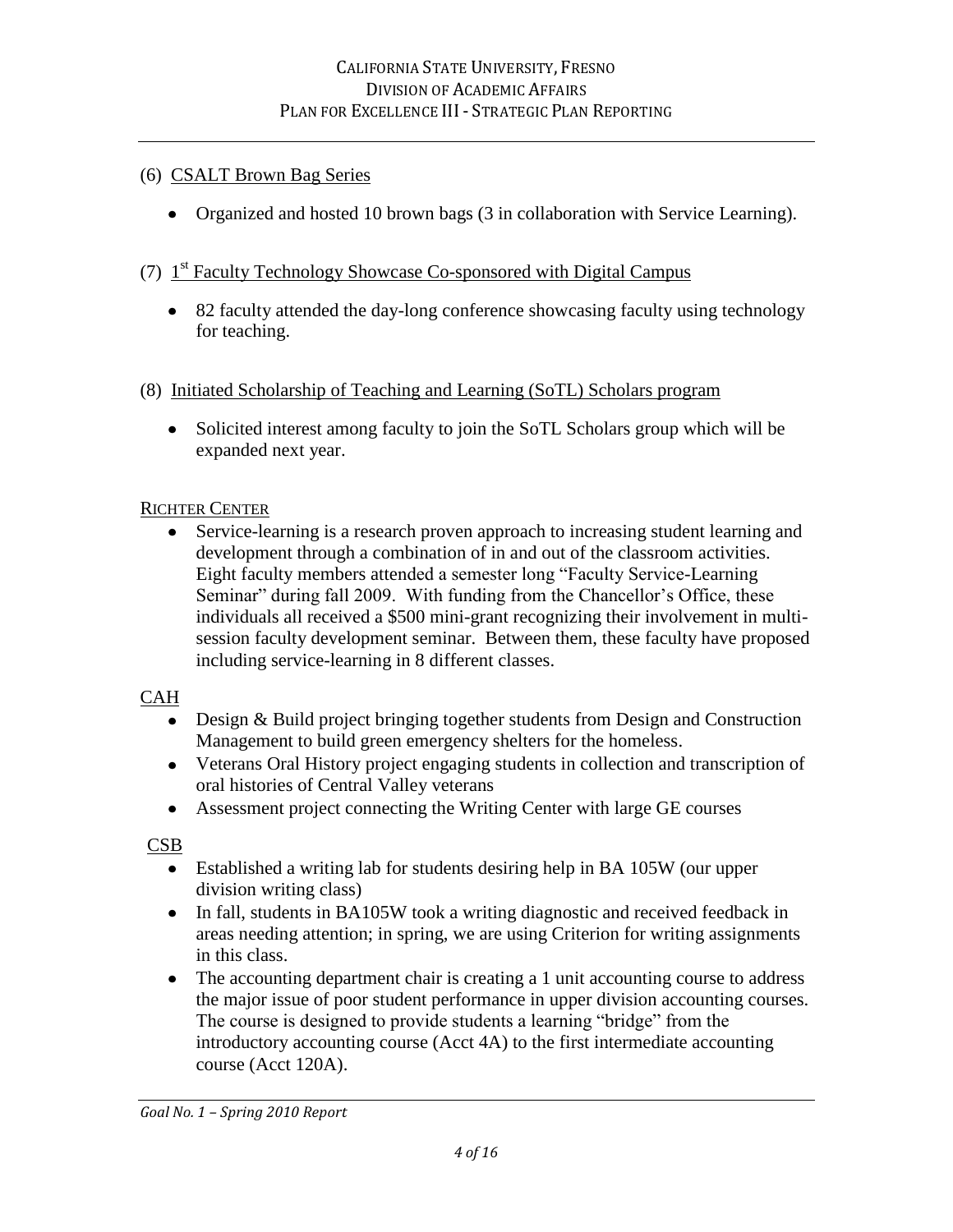### JCAST

- The Department of Agricultural Economics will be hosting the Western Collegiate Food Marketing Competition in March 2010 and in March 2011.
- The Department of Agricultural Economics offered 3 agricultural business-related contests for local high schools participating in the Future Farmers of America (FFA) Field Day.

## **CHHS**

Kinesiology

- The reconfiguration of the General Option to include specific emphasis areas with accompanying specific advisement regarding appropriate class selection and academic planning.
- Standardization of curriculum in core classes with multiple sections.  $\bullet$
- Increased mentoring of Teaching Assistants teaching in activity programs and lab sections of major's classes
- Encouragement of faculty to attend CETL (now C-SALT) programs. A number of faculty took advantage of programs and some acted as facilitators and/or fellows.
- PE students enrolled in KINES 144 are providing instructional and  $\bullet$ developmentally appropriate physical education lessons to local elementary schools associated with their service-learning assignment.

Nursing

• The completion of the Nursing Simulation Center in summer 2010 will provide a critical adjunct to the students" hospital experiences as well as an excellent tool for assessing student clinical performance.

Public Health

- Seven faculty members are participating in the CRITERION pilot test.
- Department offered a writing workshop for graduate students during the fall 2009 semester.
- Department continues with the curriculum enhancement project designed to improve course offerings in the department.

Physical Therapy

• Implemented new Musculoskeletal Care Clinic (MSC) as part of the Student Health Center. Graduate PT students provide physical therapy services as part of two of courses in the graduate PT program.

Recreation Administration

Team-based learning has been integrated in two courses this semester.

Social Work Education

- Use of revised learning agreement for each semester of internship that closely aligns with practicum assignments and concurrent practice class assignments.
- New evaluative instruments used in field.
- Introduced Group Advising.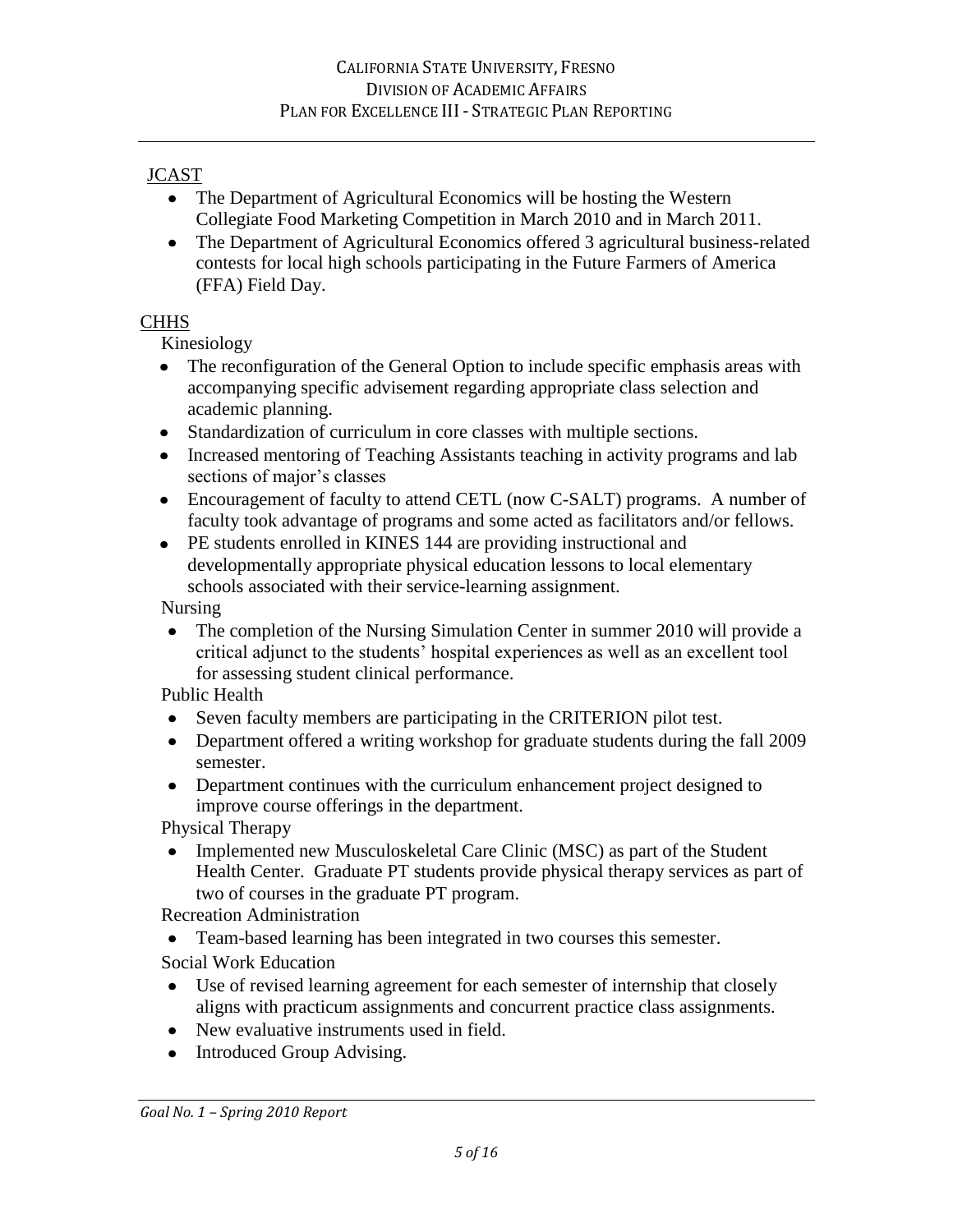### CSM

- Dr. Person initiated an effort to improve study methods working with Student Success Task Force.
- Established a College 'Science and Health Careers Information Center' to help students succeed in the sciences.
- NSF Noyce awards used to enhance the success of a select group of future science teachers.
- NSF METRO grant provided opportunities for undergraduate students to conduct research in the geosciences.

## KSOEHD

Curriculum and Instruction

- Two new options for the MAT program's culminating experience, the Thesis and the Comprehensive Examination, were added to the existing Project and were formally approved Fall 2008. The three options were first offered to the MAT"s Cohort 4 who graduated Fall 2009. Of the 42 students in Cohort 4 who graduated, 29 chose the Comprehensive Examination, 13 chose the Project, and none chose the Thesis option.
- A Linked Learning (Multiple Pathways) program was offered to a cohort of Single Subject credential candidates for the firs time in Fall 2009. A Linked Learning school is a high school that combines college preparation and career/technical education. A second cohort is planned for Fall 2010.

Educational Research and Administration

- The ERA department met year-long to develop signature assignments for all courses and embedded fieldwork assignments for courses that have been designated as an embedded fieldwork course that would ensure consistency of courses regardless of the professor or cohort.
- A new course entitled "Instructional Systems and Leadership for Equity was developed and sent through university approval processes. The course will be offered for the first time in the fall 2010 semester. The course was designed to complement the curriculum course and is intended to provide candidates with the knowledge and skills to provide leadership in creating systemic and systematic responses to address the diverse levels of student need as well as to teach them how to use evidence of student learning to create a culture of continuous improvement.
- New initiatives: The program has designated three courses as embedded fieldwork courses, increased the units in those courses from 3 to 4 units, and deleted the 6-unit fieldwork requirement for the program. The rationale for these changes is that embedded fieldwork more accurately targets the skills and experiences needed by educational leaders, and further, assures that skill directly related to the curriculum are provided.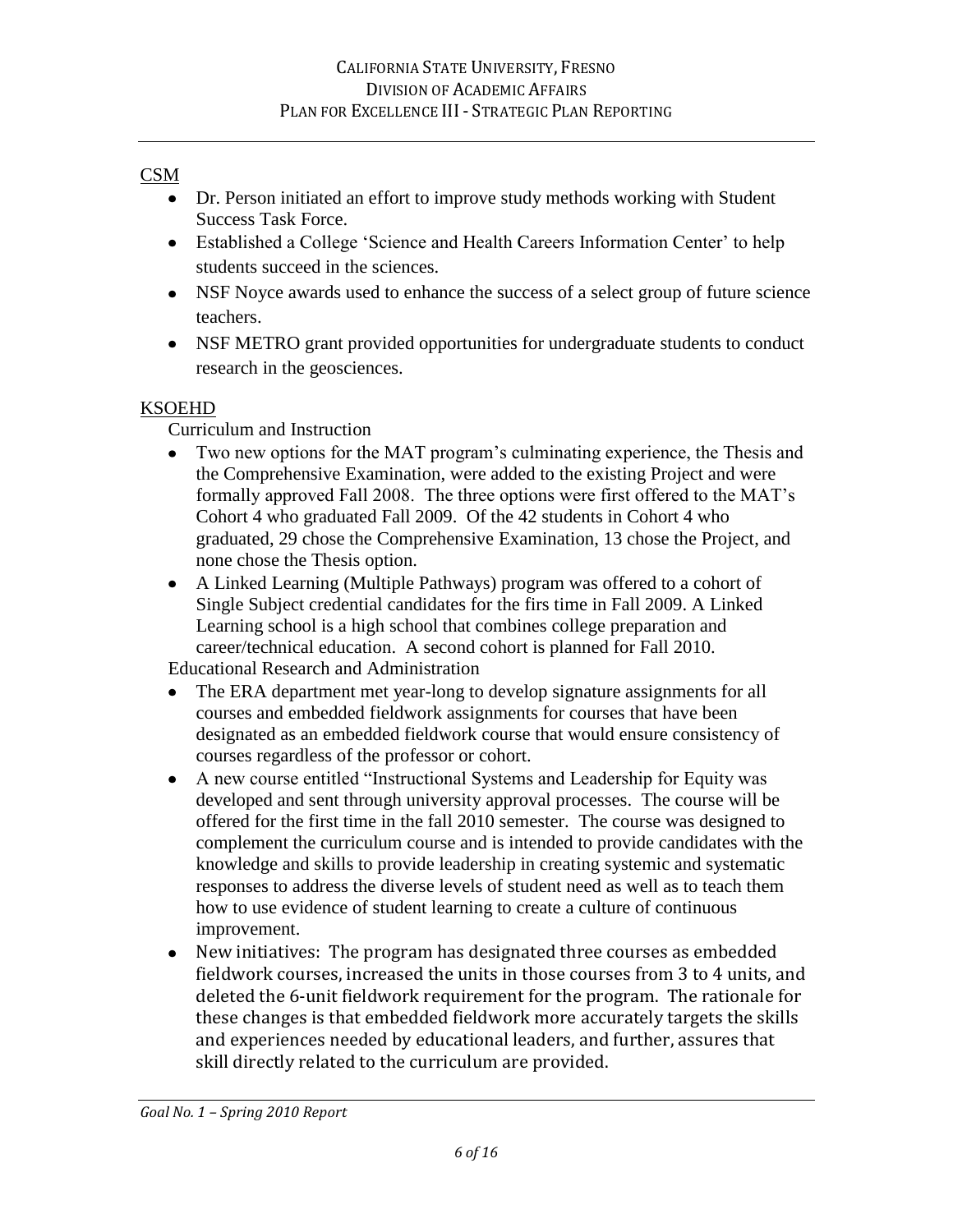Literacy and Early Education

At risk, EL and social studies adjustments in syllabi at the credential level

## **COSS**

- Participated in the Learning Communities program with a History 11 course with approximately 300 students. The History 12 and Political Science 2 were also linked to students in a dorm setting.
- Offered History 12 and Political Science 2 through the First Year Experience Program.

# LCOE

No entirely new initiatives focused on student learning were launched. However, additional resources (funding (both state and Lyles Gift), administrative support, space) were allocated to the evolving College-level initiative called Pathways: LCOE Student Services. The mission of Pathways is to provide a one-stop shop for all LCOE student needs: **future** (i.e., recruitment and outreach including support for Preview Days, Dog Days, E-week activities, etc.), **present** (e.g., tutoring, workshops, lecture series, mentoring, co-ops/internships, field trips, firstgeneration services, Battle of the Enginees, FE review, etc.) and **past** (e.g., alumni events such as tailgates and golf tournaments, lecture series, mentoring, community events, etc). Pathways introduced several new efforts this year: GetAhead (Formerly MESA Engineering Program) targets first generation engineering and construction management students to provide special support mechanisms, Readiness Workshops for MATH75 and PHYS4A provided focused preparation for engineering students in the semester prior to these course offerings, intervention (including advising and special tutorials) process for "At Risk" students was expanded from its introduction in Fall 2008, LCEOC (LCOE Officers Council) provides an "executive committee" for chief officers of students organizations. In addition, the College is continuing to working closely with community colleges to assure: i) as many courses as possible are articulated and included in Assist.org website; ii) inform them of roadmaps for each discipline that must be articulated to community college students such at that can transfer to Fresno State as "true" juniors in their engineering/construction management majors; iii) provide regular interactions though on-campus counselor's forums. In addition, a high level consortium (Central California Engineering Education Coordination Council) of representatives from community college pre-engineering programs and the four-year engineering programs is being organized and led by Fresno State to provide better preparedness of transfer students from these preengineering programs. Additional resources were channeled to MESA Schools Programs that has been centered in the College for nearly 30 years. Increased emphasis (better supervision, more College resources, more space) was placed on student projects this year especially those that were supported by about \$238,000 in IRA funding. Finally, the LCOE Honors Program has focused on high student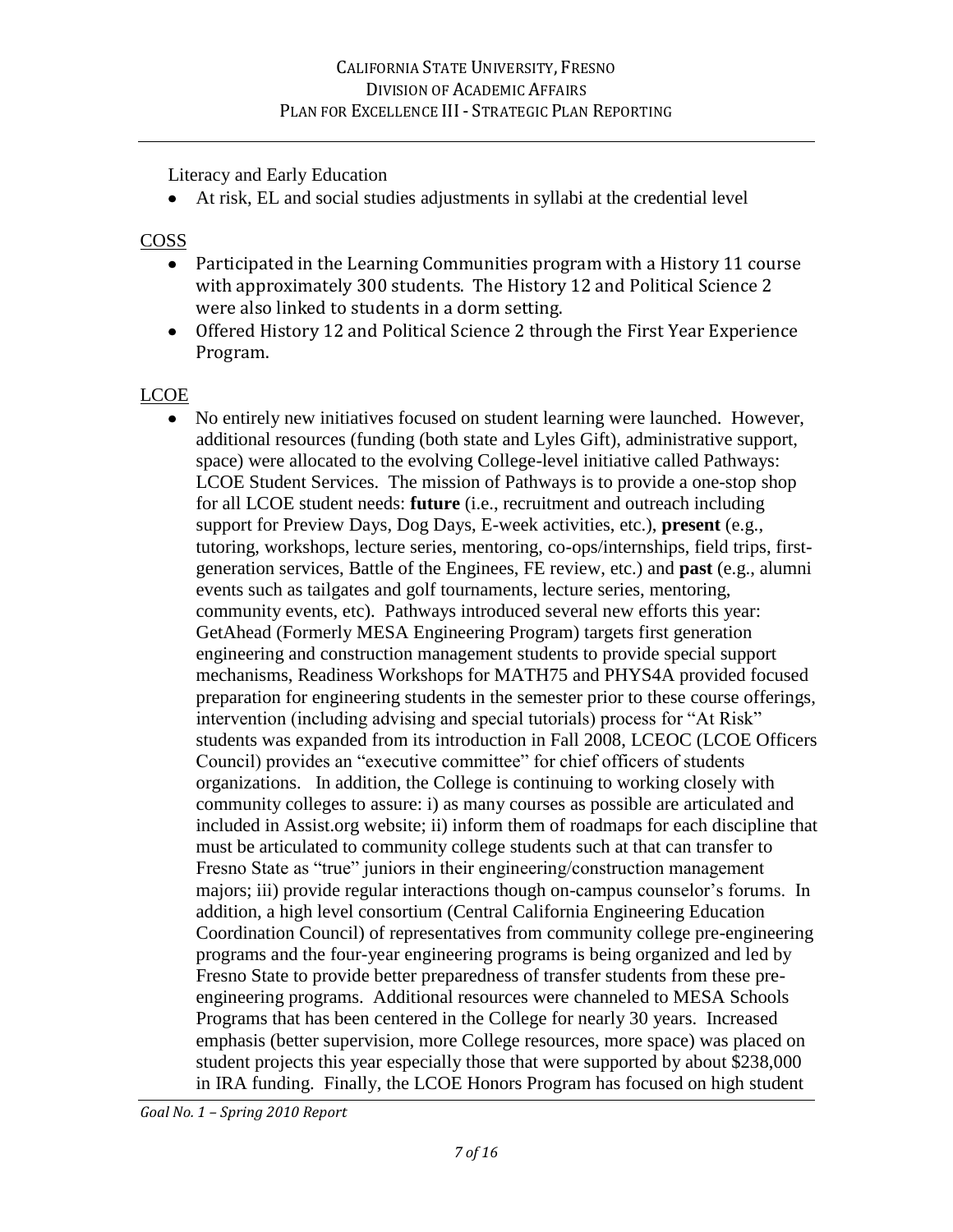achievement since 2008 with the Husband-Boeing Honors Scholarship as a centerpiece. There are now nine undergraduate H-B Honors Scholars receiving "full-ride" support with an additional five students planned to start in Fall 2010. In addition to academic excellence, the H-B Honors Scholarship emphasizes engaged service and professional leadership, thereby setting high standards for all students in the College. These students are involved in outreach with special projects (e.g., Mobile Modules for teaching and demonstrations) and as LCOE ambassadors. AY2009-10 marks the second year of a joint effort with the College of Science and Mathematics to provide greater access for engineering students to MATH 75 Calculus 1. For engineering students, the Calculus Readiness Test is used as a diagnostic test rather than a gateway to MATH75. Engineering students are allowed to register concurrently for special sections of MATH75 (E for engineering) and a recitation section, ENGR1T, that provides engineering applications of calculus concepts. The intent is to guarantee engineering students access to MATH75 while providing a mechanism to improve success of these students in MATH75 by reinforcing concepts with applications.

## HML

- Collaboration w/ Learning Center embedding Information Literacy (IL) into their curriculum
- Information Literacy workshops on a variety of topics in fall 09 and spring 2010
- Raised \$200,000 specifically earmarked for "Student Academic Excellence" Exact programs still to be determined.
- Reference librarians worked closely with Library Instruction and Outreach Services (IOS) faculty on how best to incorporate information literacy into library instruction sessions

#### *III - What new support was given for innovative teaching, learning and engagement?*

#### RICHTER CENTER

- Richter Center was able to provide 5 departments with "Service-Learning" Curriculum Development Grants" ranging from \$2,500 - \$4,500to support the development of up to 8 new service-learning components in core or required courses. The departments funded are Construction Management (3 courses), Management (1 course), Mass Communication and Journalism (2 courses), Political Science/Smittcamp Honors College (1 course), and Psychology (1 course).
- Two courses, one in Mass Communication and Journalism and one in Biology, have been approved to receive an "S Designation Award" for converting an existing course to and "S" (service-learning) designated course.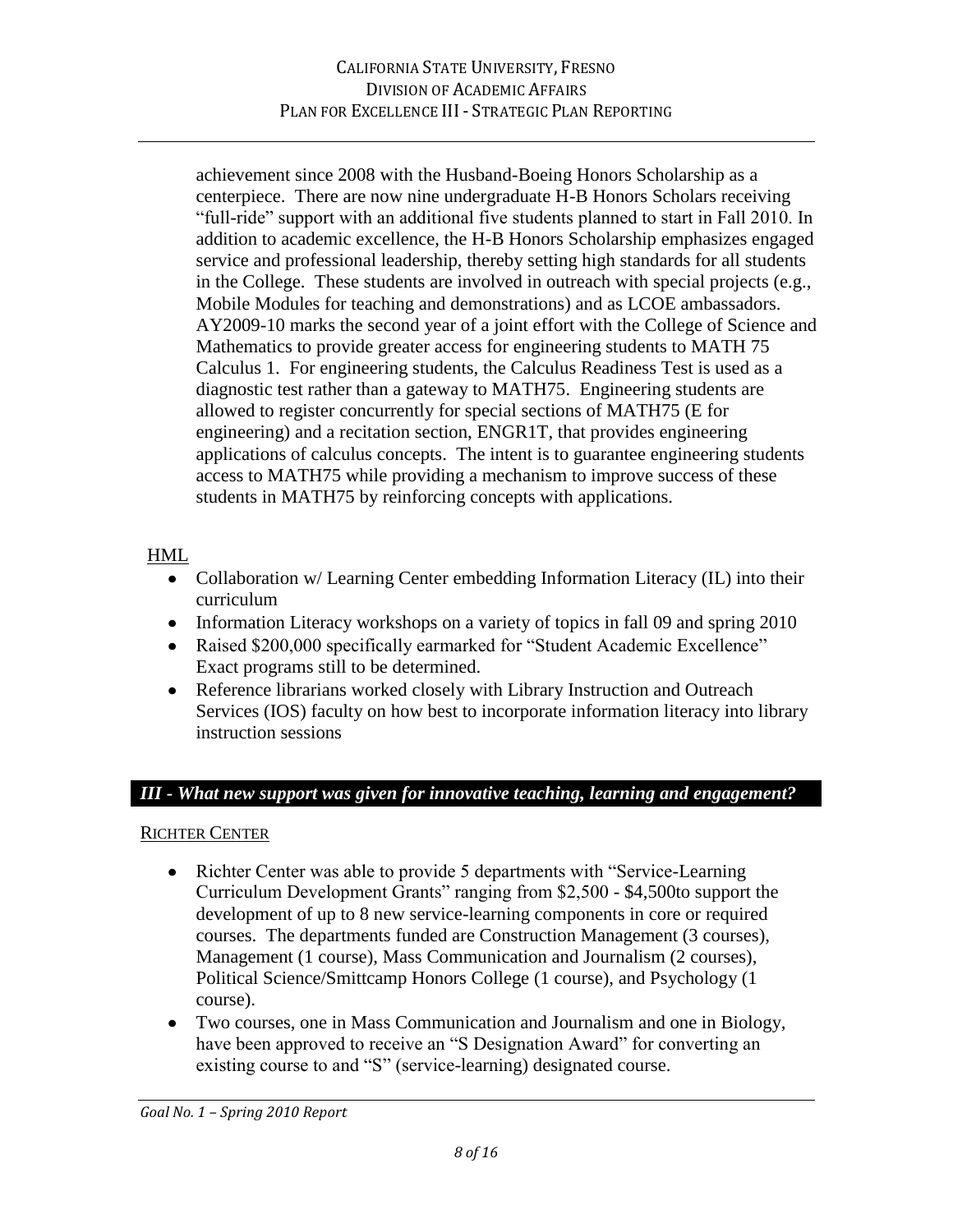## CAH

- 10 RSCA awards were awarded to faculty in CAH
- 12 Assigned time award from the Provost were awarded to A&H faculty in support of their research and creative activity projects
- a limited amount of travel support for conference presentation (\$500 per faculty member)

## CHHS

Kinesiology

An activity program coordinator has been provided 1.5 WTUs of assigned time  $\bullet$ to provide quality control of the activity program. This includes the creation of a new teaching assistant/part-time faculty-training manual and coordination of presemester training sessions.

Nursing

• Progress on the dedicated Nursing Lecture Theatre and the Nursing Simulation Lab has continued with support from the college and University.

Public Health

- The department did not have any resources to provide in this area. but faculty participating in the CRITERION pilot test will receive financial support from the provost's office.
- Enhanced efforts by the department to offer individual and group advising academic sessions to maximize students' graduation rates.

Physical Therapy

- As part of the new partnership with the University Student Health Center, our department receives 3 WTUs assigned time each semester and \$500/year for supplies related to the services provided in the MSC.
- Three faculty members received grants this year to promote innovative teaching, learning, and engagement.

Recreation Administration

• Three faculty members, including two part-time, have participated in C-SALT programs. These have included Partners in Excellence (PIE), Improving Student Writing Initiative (ISWI), and Faculty Learning Communities (FLC) in active learning and FLC in group learning.

Social Work Education

 $\bullet$ Increased support for student groups. Proposal for IRA funds for community engagement and international study abroad.

#### CSM

• (ca. \$60K) provided a research opportunity for some 60 undergraduates

#### KSOEHD

Counseling, Special Education and Rehabilitation

• School support to faculty for research/grant writing through an application process -CSER faculty received funding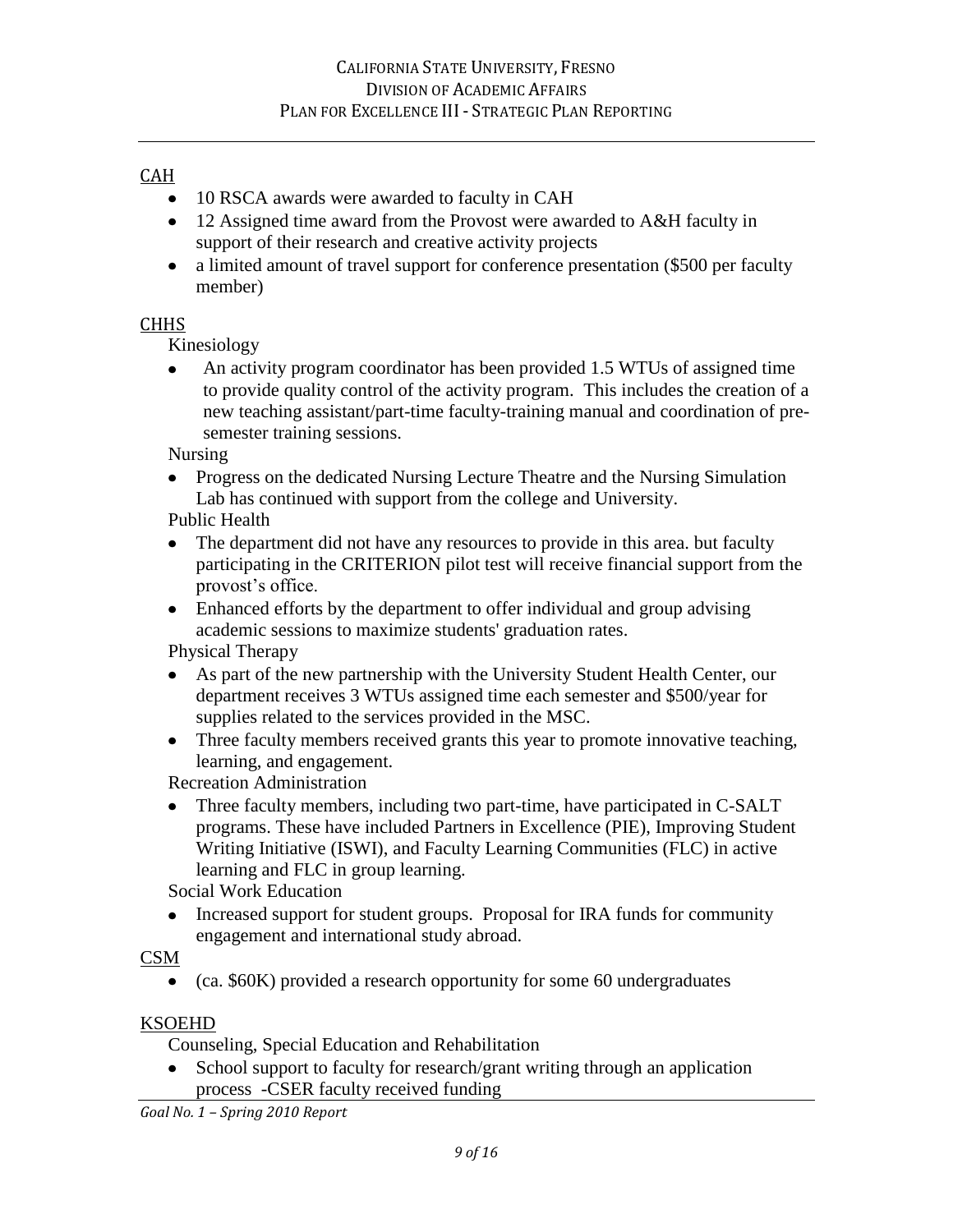• Some credential classes taught in partner schools

Curriculum and Instruction

- Single Subject faculty attended a presentation on Linked Learning (formerly Multiple Pathways) This presentation described statewide efforts to develop high schools which link college preparation and career/technical education. The KSOEHD has received grant funding to develop special pre-service training program for credential candidates who will teach in such schools. A second faculty workshop on using interdisciplinary projects at the high school level is scheduled for March 24.
- Numerous technology workshops were offered to Single Subject faculty and others by the KSOEHD. For example, the most recent workshop focused on innovative uses of Google.

Literacy and Early Education

• One faculty member was e-scholar this year.

COSS

- Provided college grants some centers, institutes, and special projects across the college whose focus was to promote student/faculty research and engagement with the communities in the San Joaquin Valley.
- Continued to explore a joint Master's Degree in City and Regional Planning in the Geography Department with Cal Poly San Luis Obispo.
- Created the San Joaquin Valley Urban Planning and Environment Research Center (SUPER-Center).
- The American Humanics Certificate Program (AH) continued to enhance academic excellence and scholarship in the areas of nonprofit management, leadership, and community service activities for interested faculty and students.
- The Mock Trial Program achieved national recognition.

## HML

ELISI initiative w/ Provost"s office for embed information literacy into the curriculum

## LCOE

Some new support was given for innovative teaching, learning and engagement especially to encouragement continuation those methods that have shown great success. For example, extracurricular projects (e.g., MicroMouse, Bulldog-bot, Formula SAE, HPV, SAE-Baja, UAV, Steel Bridge, Concrete Canoe, Reno Competition, etc.) all provide hands-on, "real-world" learning experiences for students in project-based, team-oriented environments. Many of these projects culminate in national competitions that further expose students to new situations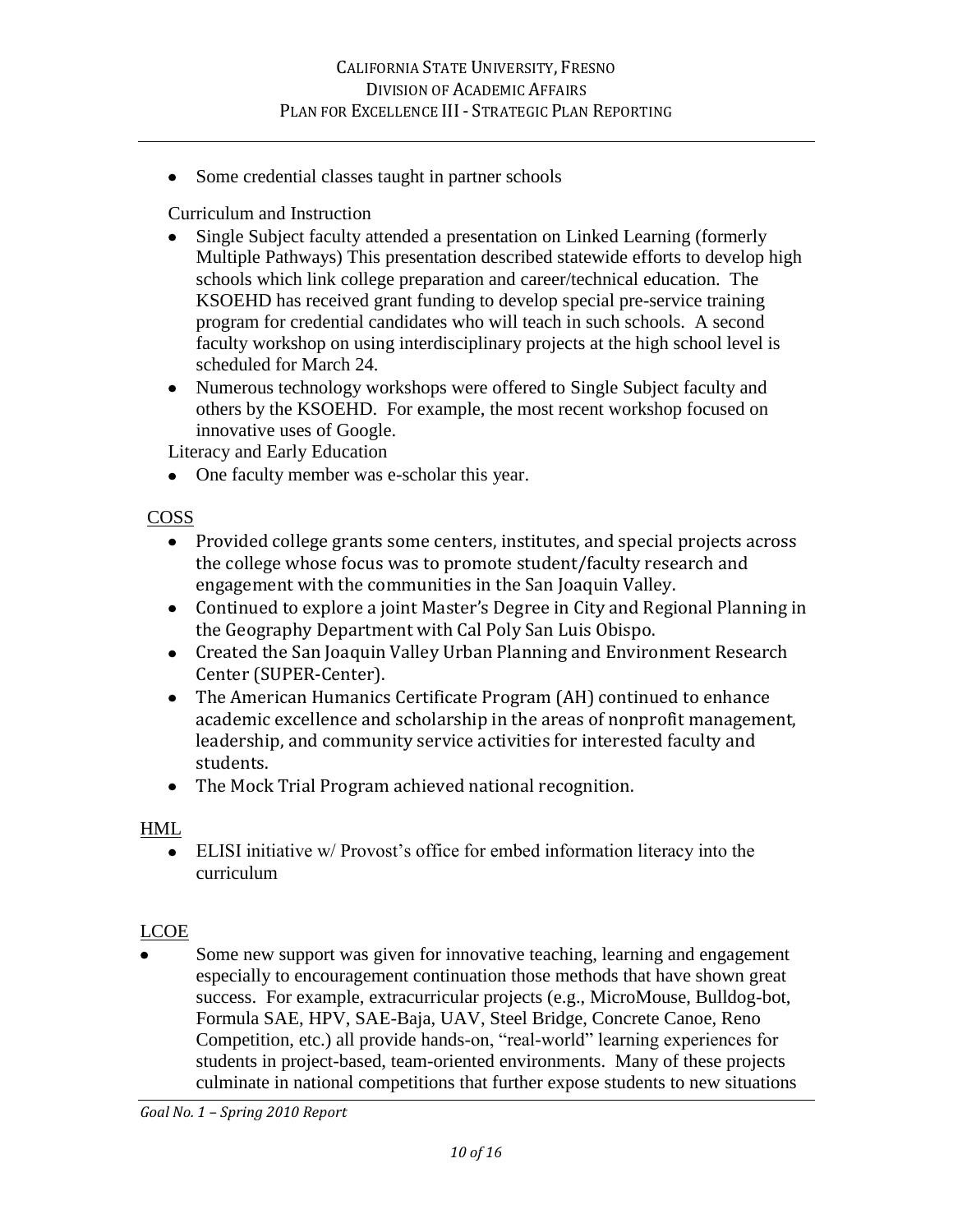and different solutions to similar problems. Nearly all the programs include senior capstone projects as the culminating experiences to provide an environment for synthesis of their previous coursework. Many of these capstone experiences involve industry participants as sponsors, mentors and/or judges. Both types of projects were supported at some level by state and Foundation funds (e.g., Lyles Gift, ECE Clinic, etc.). A recent innovation in the College is to showcase all student projects (including masters thesis/projects) in single event called "Projects Day." This Spring event is both celebratory and "publicitory" because College students are able to engage with invitees from across campus, from community colleges and from high schools. This past year the College again co-sponsored with Clovis Unified School District the regional competition for FIRST Lego League that brought over 90 teams to a single competition. In addition, the College is partnering with Buchanan High School Energy Center and Hoover High School TEAM (Technology, Electronics, Architecture, Manufacturing) magnet school. The College is also engaged in outreach/engagement with its continued co-sponsorship of Engineering Summer Academy, Algebra Summer Academy, Fresno Science Olympiad and, continuing for a second year, Girls Summer Engineering Experience (Girls SEE). This past year the Valley Industry Partners (VIP) Internship Program became an ancillary unit with stronger University oversight and a new director (Ms Nell Papavasiliou). This program selects top student interns through an application/interview process for two sixmonth long internships at select industry partners. After reaching a low of seven members in Fall 2009, VIP has grown to nine members in Spring 2010 thanks to the efforts of Ms Papavasiliou.

#### *IV - What new assessment tools were used and how did they drive improvement?*

#### CAH

- A new assessment project was designed to assess improvement of student writing as a result of participation in the Writing Center
- Self Study and External Accreditation visit and review of the Music Department (NASM) and the Interior Design Program (CIDA).
- Self Study and Program Review of the American English Institute
- Art Education Credential program's assessment Lower and Upper Division was revised to meet state standards.

#### CSB

Implemented an assessment center for the MBA, EMBA, and MSA programs to assess soft skills; data currently being analyzed to look for areas of improvement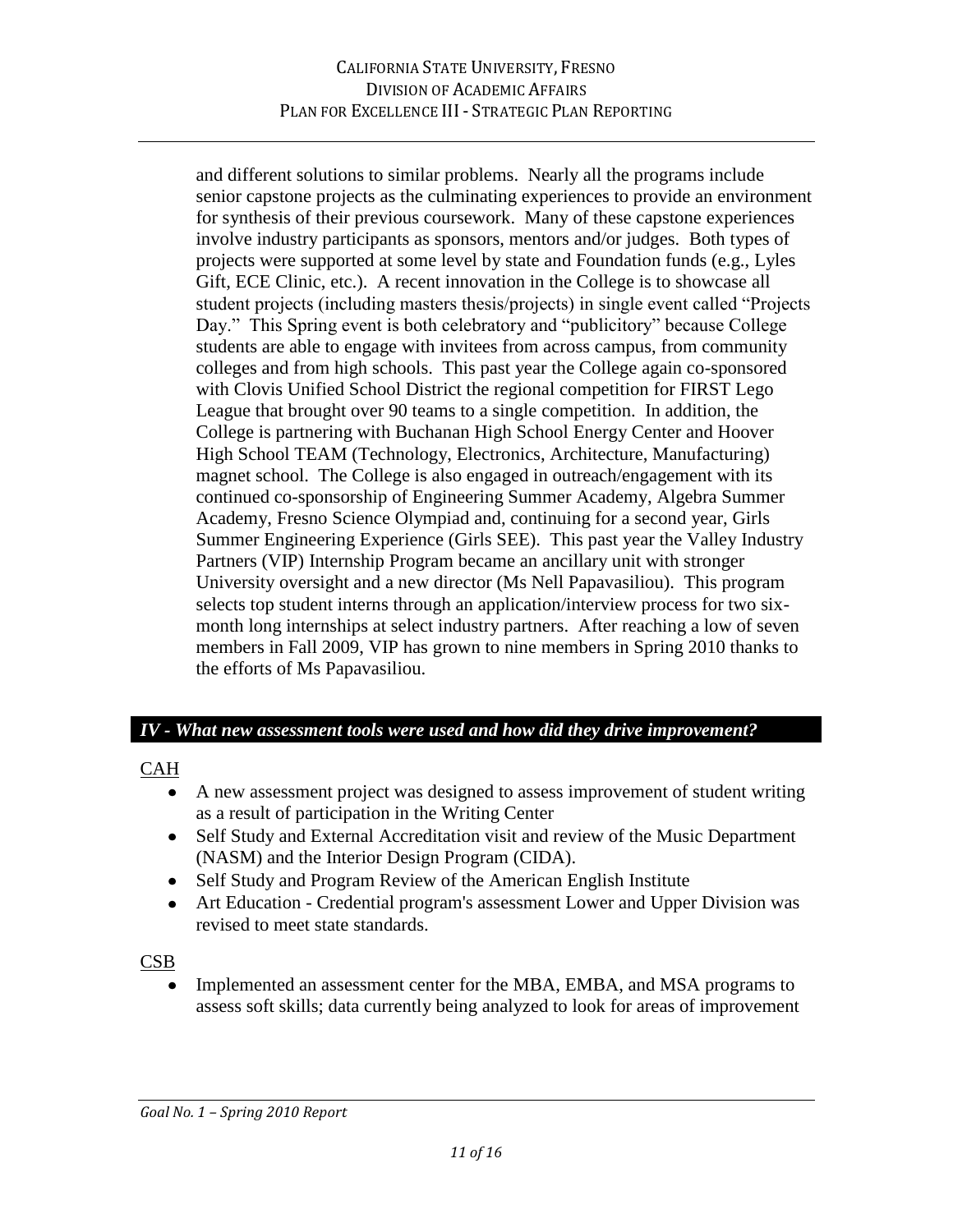### **CHHS**

Communicative Disorders and Deaf Studies

• The CDDS SOAP program is working very well for us. We have not added or used any new assessments in the past several years.

Kinesiology

- $\bullet$ The new Department Chair has appointed a new assessment coordinator who has been charged with the responsibility (with 1.5 WTUs of assigned time) of Department assessment duties. These duties include revising the SOAP and improving overall Department assessment. The Department's Action plan, including SOAP, was approved.
- New questionnaires are being administered to assess student learning using the  $\bullet$ Department's team teaching approach in core classes. The results will be used to drive decisions related to team-teaching in future semesters.

Public Health

• The department started implementing the undergraduate SOAP plan. The data collected during the fall and spring semester will be analyzed sometime in April.

Physical Therapy

- $\bullet$ The department internally developed a new assessment tool to be used to receive feedback on the success of the MSC and the Gait, Balance and Mobility Clinic, as well as common clinical lab courses. This tool was submitted to the Dean during fall 2009 for approval. Implementation has not yet started and is pending approval.
- Dr. Jan Duttarer continues to work on resurrecting our PT Chapter Alumni Association and is developing an assessment tool to get more feedback and to update our listserve.

Social Work Education

- New instrumentation for alumni and employer surveys.
- New midterm and final evaluation tools for the undergraduate internship. Beneficial to the provision of meaningful outcome data.

## KSOEHD

Counseling, Special Education and Rehabilitation

- All three programs have been highly complimented in the program review process.
- Assessments that include direct measures, surveys, employer surveys and assessed assignments.

Curriculum and Instruction

The relatively new Fresno Assessment of Student Teachers (FAST) was  $\bullet$ administered to all Single Subject student teachers again this year. The results are being used to select areas of focus for program improvement, especially in regard to the Improvement and Accountability Plans required by the CSU System for teacher preparation programs.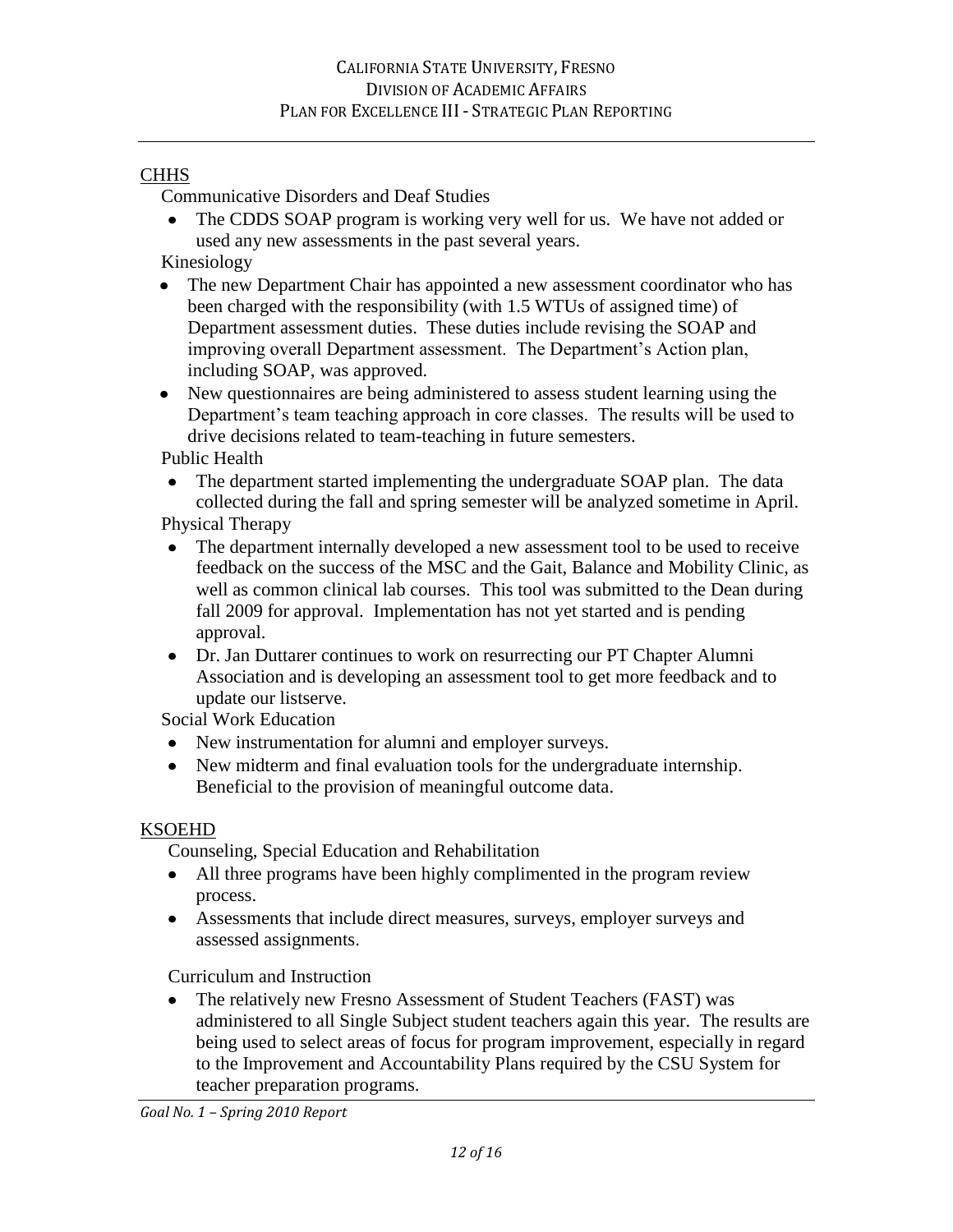• The MAT introduced 2 new culminating experiences for its program and these options were approved fall 2008. The Comprehensive Examination and the Thesis were added to the Project option for the program"s Cohort 4 who graduated fall 2009.

Educational Research and Administration

- Our student evaluation form has been transferred to an electronic survey and deployed to students during the last class session. In addition, an assessment form for fieldwork clients has been refined and also transferred to an electronic survey format.
- A 360 degree Administrative Disposition survey was deployed that is used to measure administrative dispositions for incoming and exiting students. The instrument is used as a "pre-post" measurement and is part of the SOAP for ERA. Literacy and Early Education
- Reading is working hard to improve the quality of implementation for SOAP Assessments.

## COSS

All 10 departments utilized at least one assessment tool, analyzed the results and then made department/programmatic changes. A wide array of direct measures and indirect measures were utilized.

#### HML

- Instruction and Outreach Services created two online assessment tools for its faceto-face classes and tutorials
- Library held many student focus groups during 2009 to assess services
- Did an anthropological study of the library with two Anthropology faculty (John Mullooly and Hank Delcore. Full report submitted to dean 9/2009.

## LCOE

• Although no "new" assessment tools have been implemented, a range of assessment tools are already employed by the various programs to meet national accreditation body requirements (ABET for engineering programs and ACCE for construction management program). The emphasis in both ABET and ACCE is turning to direct measures (e.g., percentages successful in completion of outcomes such as in the FE exam) as opposed to indirect measures such as surveys. All programs in the College have already introduced or are currently implementing direct assessment tools. The College has established a college-level Assessment Committee to coordinate and facilitate various assessment and evaluation methods and is providing release time to Assessment Coordinators for programs.

#### **CGE**

The "special session" off campus programs all have a level of engagement both in and out of the classroom. Many classes are held at work sites and student self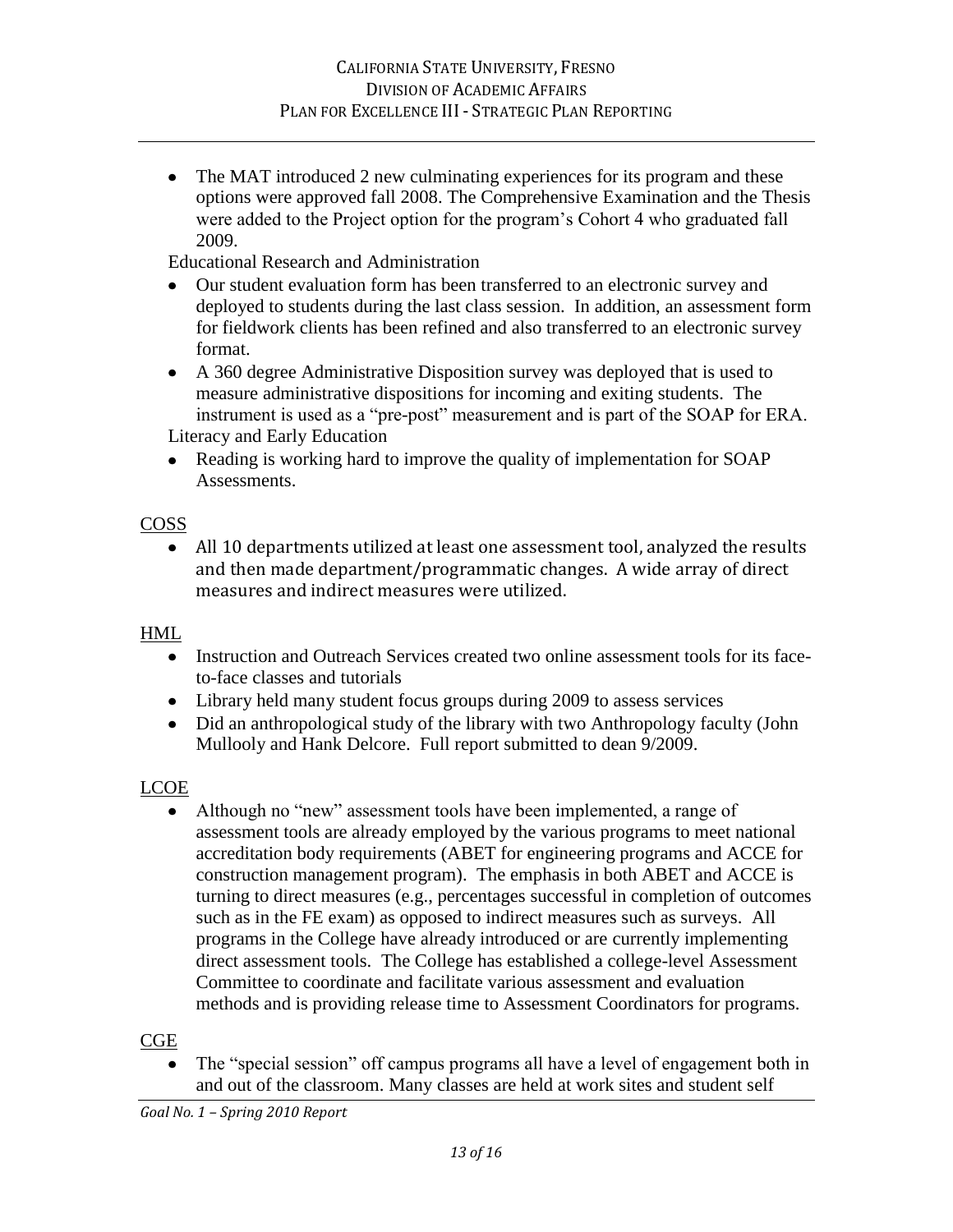reporting via coordinators and faculty, students share the applicability of knowledge gained directly to their work as professionals. At the end of the course, the assessment tools used for all the off-campus programs are the same used in the on-campus programs. Instructors also have cohort debriefing sessions with students where information for improvement is always useful for the future delivery of courses.

## IRAP

- Developed and implementing Provost's Award for Distinguished Achievement in Assessment of Learning. This award will go to an academic program rather than an individual in recognition of the collaborative work that is necessary for successfully assessing learning at the program level. In addition to recognizing good work, another purpose is to show that there are programs that find value in assessing learning (models among peers).
- Breakfast with the Provost, a new event to recognize and support Assessment  $\bullet$ Coordinators. This is one method we will use to try to raise the profile of the Assessment Coordinator position, increase its value and support the person who is fulfilling that responsibility.
- Expanding and continuing to develop the Learning Assessment Team to provide faculty guidance on outcomes assessment.

## COSS

- Continued to offer the off-campus B.S. and M.S. programs in Criminology and the MPA through Global and Continuing Education.
- The proposed new B.A. degree in Latin American Studies was approved by the Undergraduate Curriculum Subcommittee. It is making its way through committee(s) of the Academic Senate.
- Certificate in Advance Studies (Teaching American History) was approved by the Academic Senate.
- Provided college grants some centers, institutes, and special projects across the college whose focus was to promote student/faculty research and engagement with the communities in the San Joaquin Valley.
- Participated in the Learning Communities program with a History 11 course with approximately 300 students. The History 12 and Political Science 2 were also linked to students in a dorm setting.
- Offered History 12 and Political Science 2 through the First Year Experience Program.
- Continued to explore a joint Master's Degree in City and Regional Planning in the Geography Department with Cal Poly San Luis Obispo.
- Created the San Joaquin Valley Urban Planning and Environment Research Center (SUPER-Center).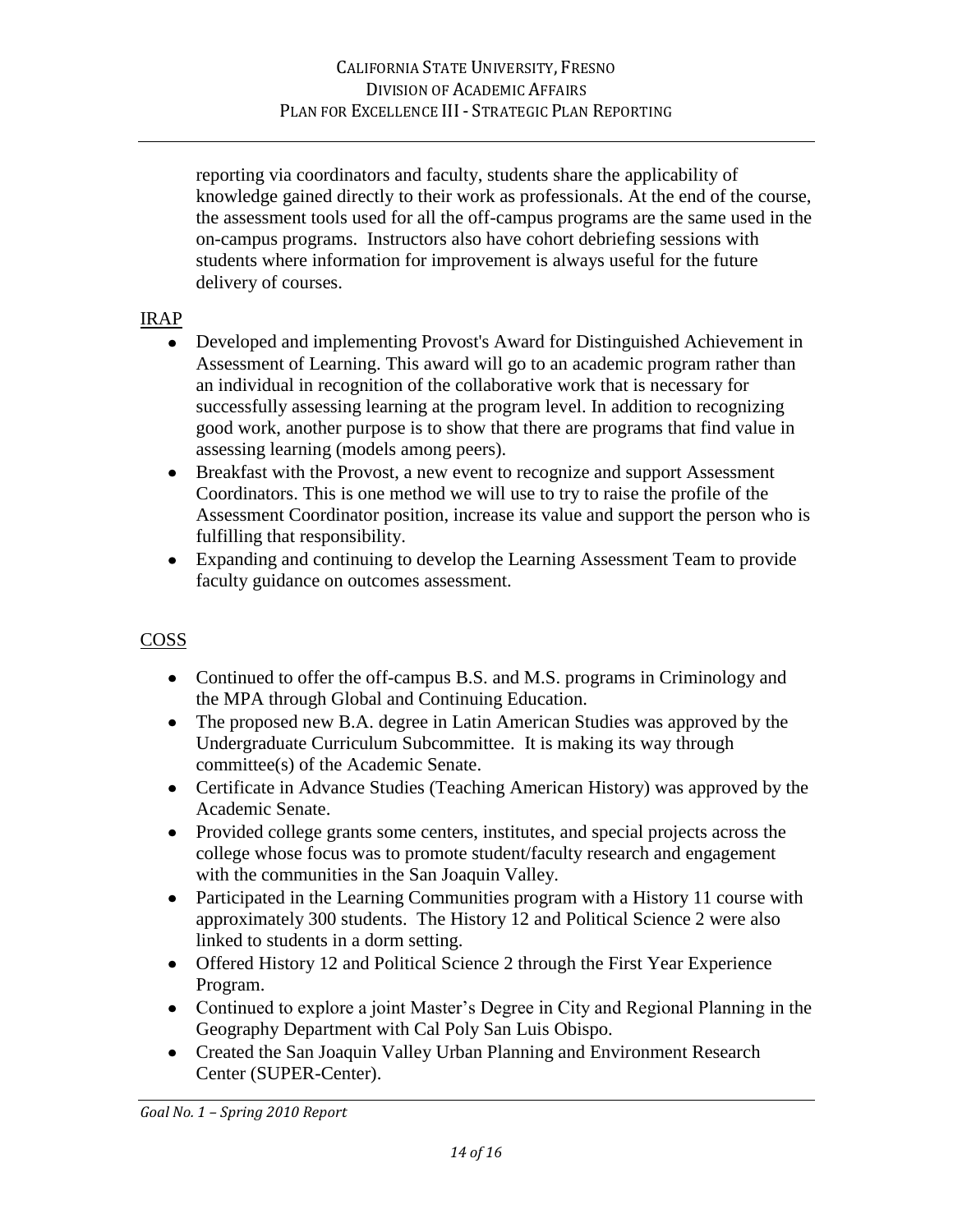- The Mock Trial Program achieved national recognition.
- The Anthropology Department continued its interdisciplinary course developing interdisciplinary research teams with the College of Engineering and the Craig Sc
- The American Humanics Certificate Program (AH) continued to enhance academic excellence and scholarship in the areas of nonprofit management, leadership, and community service activities for interested faculty and students.